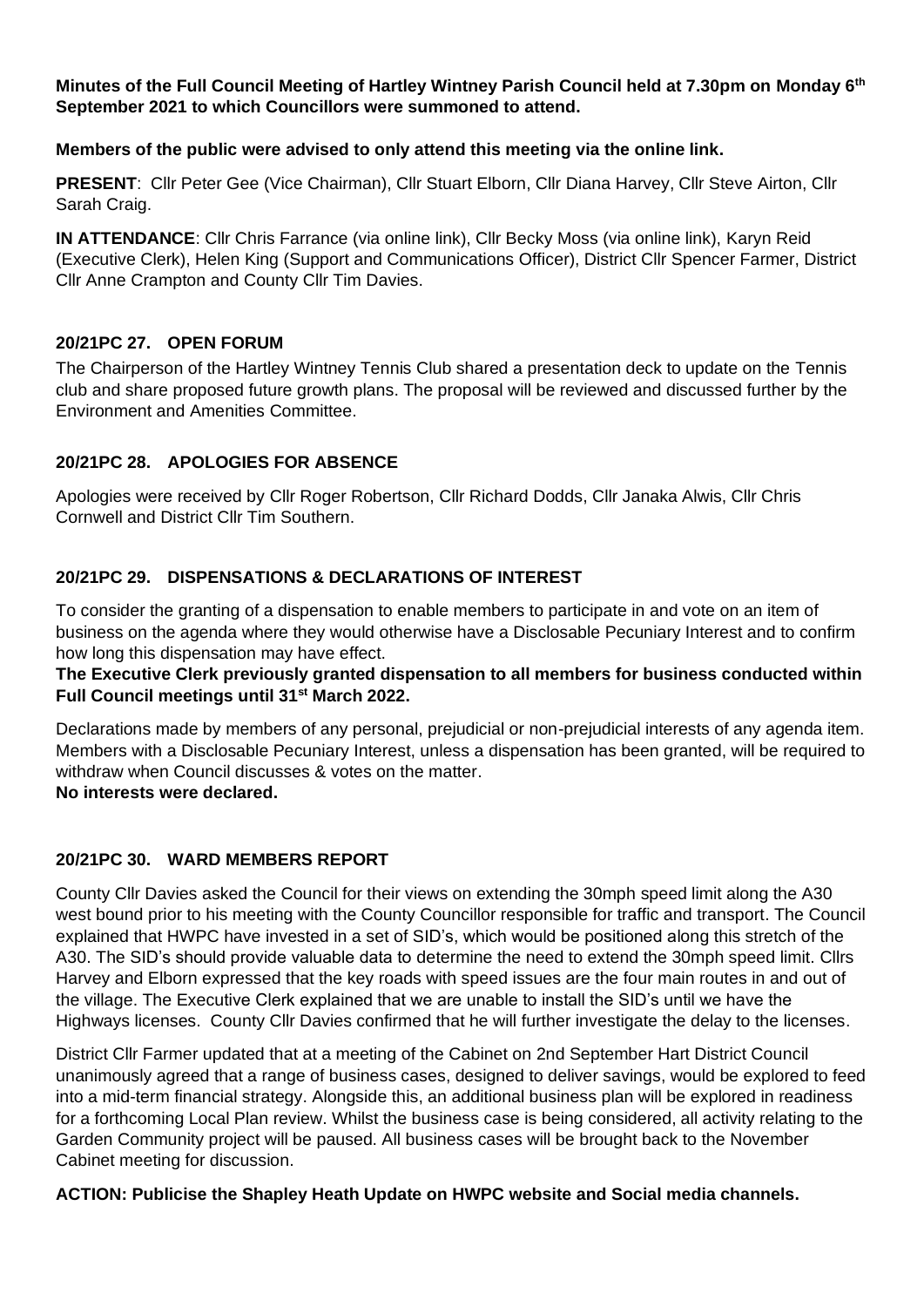District Cllr Farmer noted that as part of a wider government and Hampshire initiative, there will be two Afghan evacuee families who will be offered support within Hart. There is a government portal to register your interest to support in a volunteer capacity.

## **ACTION: Post an update on HWPC website.**

Cllr Gee questioned the Hart financial deficit. District Cllr Crampton explained that it is difficult to gauge the exact deficit at this time as it is unclear how much HDC will receive in grants from the government. District Cllr Farmer stated that the deficit as things currently stand look to be between £400,000 and £600,000.

Cllr Elborn asked if there was a confirmed plan to restart the Hart green waste and recycling. District Cllr Crampton stated that there is no current update on this.

Cllr Airton noted that there are a number of HCC owned blue salt bins around the village that are in very poor order. They have been reported these through 'fix my street'. County Cllr Davies advised that he would require a list of the HCC owned broken salt bins and their location so he is able to further explore the problem.

## **ACTION: Executive Clerk to advise County Cllr Davies on the location of the HCC owned salt bins that need replacing.**

# **20/21PC 31. APPROVAL OF MINUTES & ACTIONS LOG**

Cllr Craig proposed approval of the minutes of the Full Council Meeting on 23<sup>rd</sup> June 2021; seconded by Cllr Elborn. **AGREED by all.**

# **20/21PC 32. CLERK'S / PARISH OFFICE SUMMARY REPORT**

The Executive Clerk briefly talked through the Clerks/Parish Office Summary Report. It was noted that the Summer youth programme exceeded expectation with bookings through the website being very well received by the community. Implementation of the online booking system has vastly reduced administration and cash handling at events. The youth bus trips had a relatively low uptake, however communication through Robert Mays School was missed.

# **20/21PC 33. PARISH COUNCIL FINANCE** – review & approval of following:

i) Payments listing

Cllr Harvey requested that the payments listing document be sent earlier prior to future meetings.

Cllr Elborn proposed approval of the payments listing; seconded by Cllr Harvey. **AGREED by all.**

ii) Review and approve anticipated Christmas Event costs inline with budget

The Executive Clerk explained that a Laser Show has been explored as an alternative to fireworks. However, feedback provided was that it can be more expensive and less reliable than fireworks as the lasers are reliant on clear skies. The Councillors agreed not to proceed with the laser show. The Executive Clerk explained that the budget for the fireworks is covered by the fees paid by the stall holders.

All members agreed to proceed with fireworks to close the Christmas Market event. Proposed by Cllr Harvey, seconded by Cllr Airton. **AGREED by all.**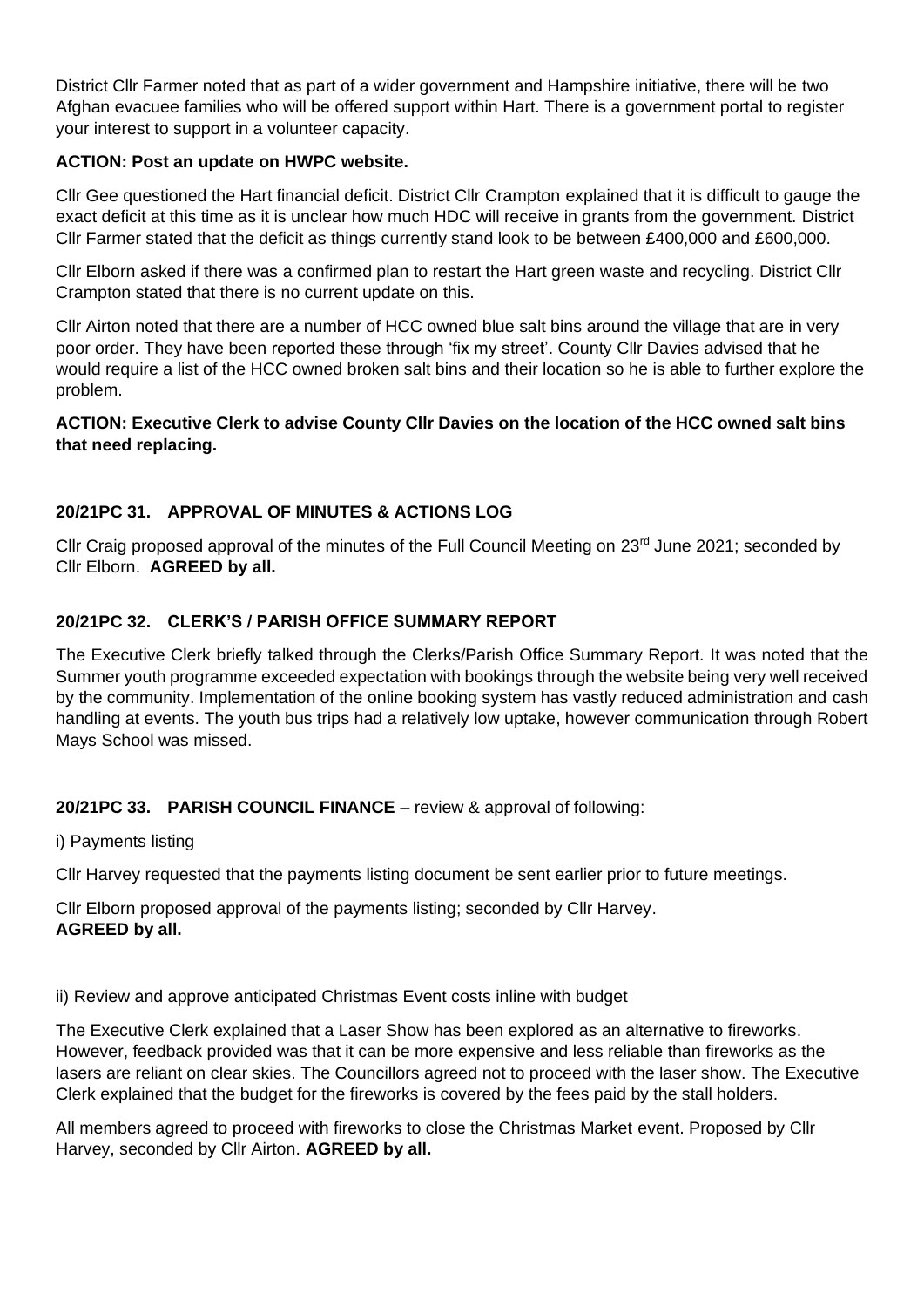The Councillors discussed the Snow Windows project and different options for financial support. It was agreed that HWPC will subsidise each business by contributing £100 towards the £250 fee.

The Snow windows initiative was proposed by Cllr Elborn and seconded by Cllr Craig. **AGREED by all.**

iii) Income & expenditure, cashbooks & bank reconciliations for end of Qtr 1 2021 & associated bank balances

The Income & expenditure, cashbooks & bank reconciliations for end of Qtr 1 2021 and associated bank balances were received by all members.

### iv) To receive budget summary for July 2021

Cllr Gee queried the grant listed within the summary. The Executive Clerk confirmed that a £10,000 grant was received from Barratts to support works on the Lucy Pygott Centre. The budget summary for July 2021 was received by all members.

## **20/21PC 34. PARISH COUNCIL MATTERS**

i) Councillor Vacancy

Cllr Gee announced that Cllr Chris Cornwell is the newest Councillor, elected uncontested onto the Parish Council. There is a further vacancy, that will need to be filled by co-option. The Councillors ratified that the vacancy would need to be recruited with a publicity drive to attract potential candidates. Suggested date for co-option is November 2021.

## **ACTION: Publicise the vacancy via promotional literature that can be circulated at the Community Picnic and via the website and social media channels.**

ii) To review and approve Community Bus Working Party recommendation

Cllr Craig updated that Rosie Minibus Organisation are awaiting CIO status which is taking longer than envisaged. As a result RMO have requested that HWPC consider operating some of their services under the HWPC Section 19 license, using the RMO volunteers. The RMO volunteer drivers are awaiting refresher training so are not currently able to drive the bus. Cllr Craig is still under discussion with RMO regarding how we reach an agreement on how to proceed this administration. Cllr Craig will present a recommendation through the Planning and Infrastructure Committee.

iii) To review and approve the following policies.

Sustainability Policy 2021 Adult Safeguarding Policy 2021 Cash Handling Policy 2021 Code of Conduct July 2021 Complaints Policy 2021 Expenses Policy 2021

The Policies were briefly reviewed by the Council. Cllr Harvey recommended that the Sustainability Policy be reviewed in 12 months time with the intention of furthering our commitment to improve sustainability procedures. Cllr Harvey proposed approval of the above mentioned policies, seconded by Cllr Elborn. **AGREED by all.**

*Please note that the discussion on items 20/21PC 34. iv & v are not open to the public due to the confidential nature of the topics being discussed.*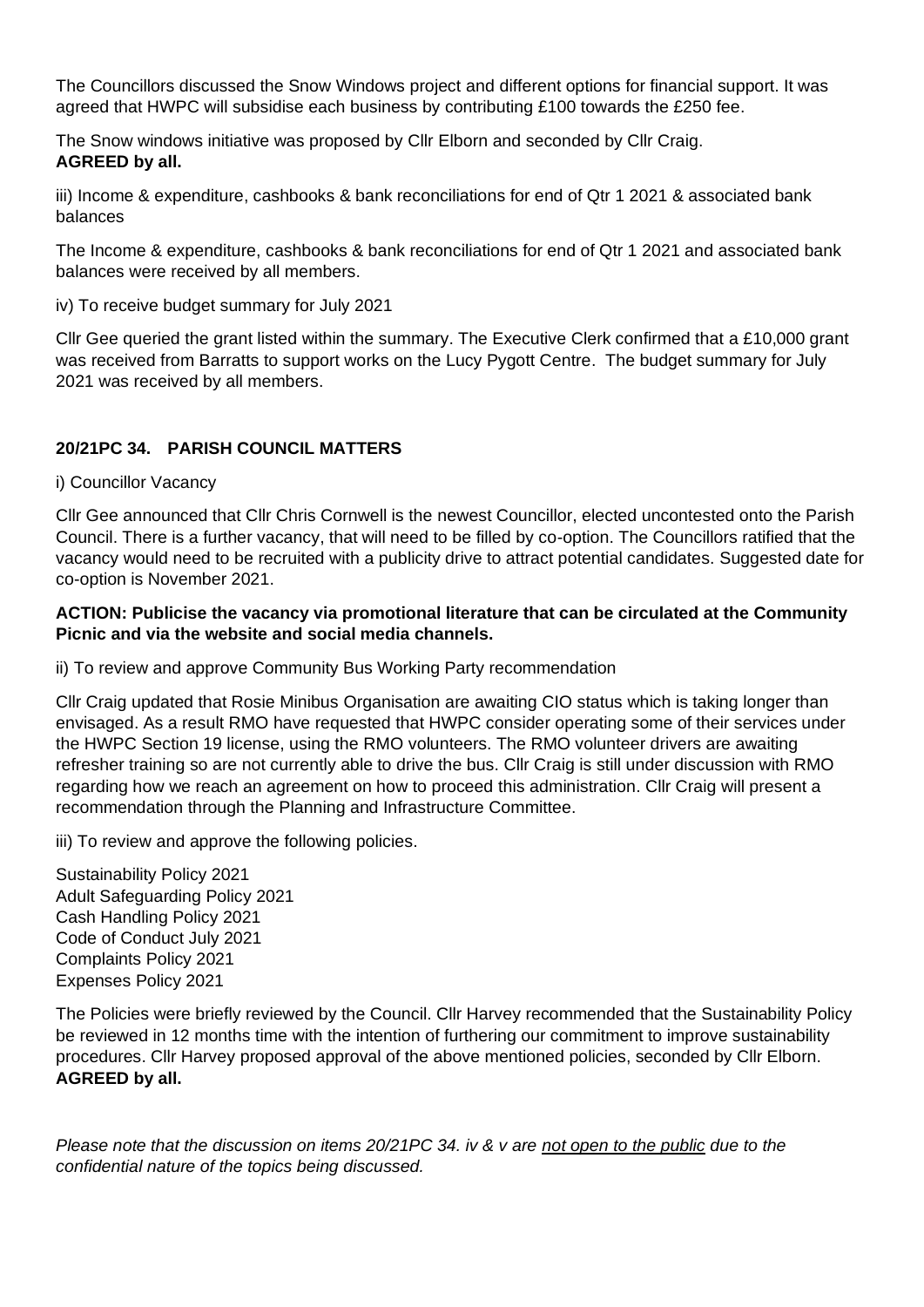*Pursuant to section 1(2) of the Public Bodies (Admission to Meetings) Act 1960 it is resolved that, because of the confidential nature of the business to be transacted, the public and the press leave the meeting.*

### iii) Community Award Nominations

The Council reviewed and discussed the Community award nominations. The councillors agreed that awards should be awarded to the following individuals and groups:

- Business Award: Cuppies & Cream and Crown Homecare.
- Community Award: Sarah Sherwood
- British Legion Cup: Helping Hands Charity Shop
- Vaughan Memorial Award: Graham Bartlett
- Lifetime Award: Diana Harvey
- Special Recognition to be awarded posthumously to Lesley Parish

Award winners proposed by Cllr Gee, seconded by Cllr Airton. **AGREED by all.**

iv) Staffing Committee Recommendations

The Council reviewed the three items on the staffing committee recommendations document. All three recommendations were agreed and ratified with any associated costs. Proposed by Cllr Gee, seconded by Cllr Craig, **AGREED by all.**

## **20/21PC 35. CHAIRMAN'S ANNOUNCEMENTS & PARISH COUNCILLOR MATTERS**

There were no chairman's announcements or Parish Councillor matters discussed.

#### **20/21PC 36. COMMITTEE MINUTES & UPDATE INC. WORKING GROUPS**

i) Community Hub

The Executive Clerk updated the Council that a booklet to signpost mental health and awareness support was given out at the Village Festival. This information will also be put onto the website in due course.

ii) Retailer Engagement

There was no update on retailer engagement.

iii) Committee meetings – to receive approved minutes Minutes of Committee meetings were received by all members.

## **20/21PC 37. CORRESPONDENCE & DATES OF MEETINGS**

To review and agree which meetings are to take place until the end of September:

- Planning & Infrastructure Committee Monday 13<sup>th</sup> September 2021 at 7.00pm (Jubilee Hall)
- Policy Committee Thursday  $30<sup>th</sup>$  September 2021 at 7.00pm (Lady Kaye Meeting Room)

There being no further business the meeting was closed at 9.50pm.